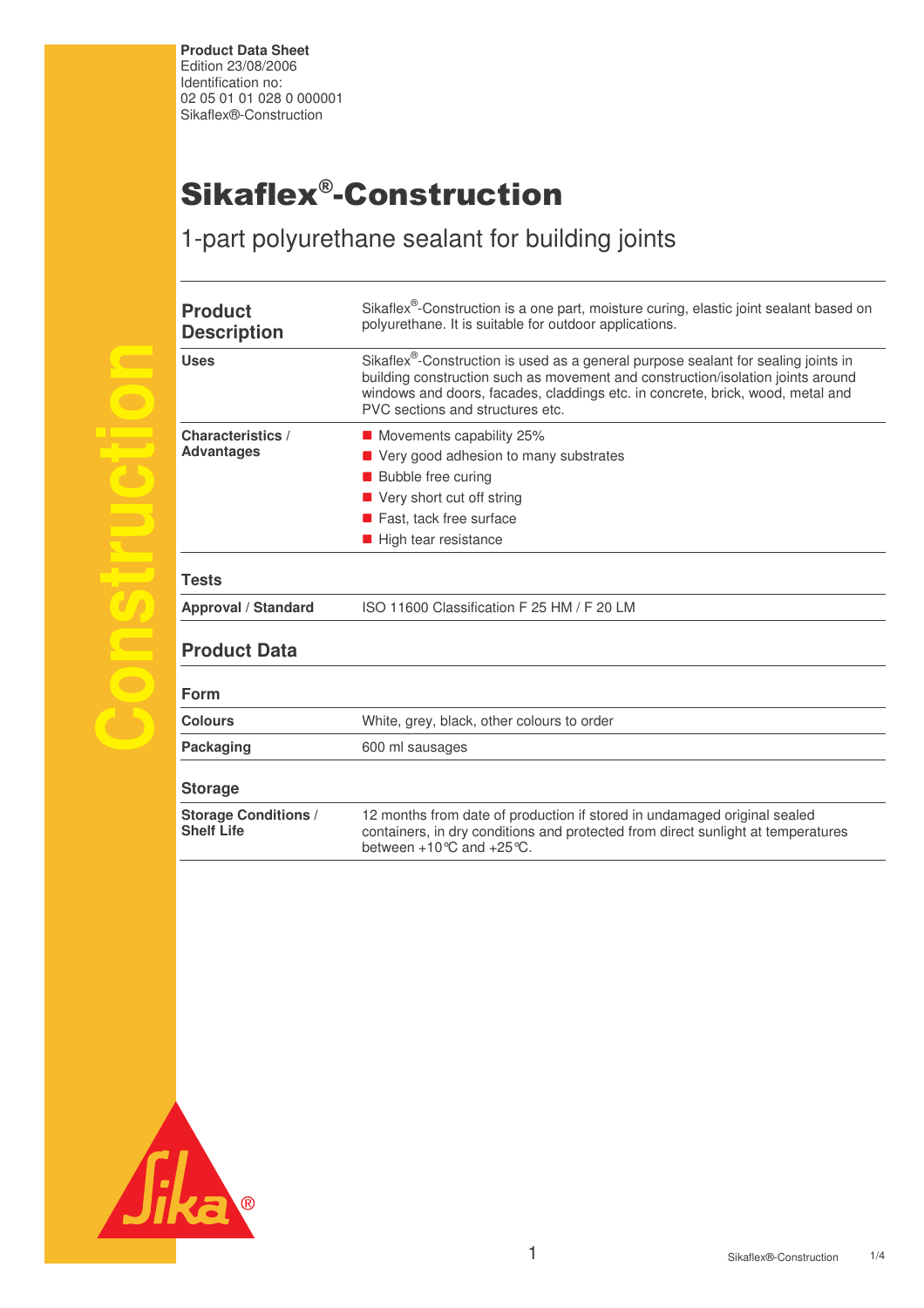| <b>Technical Data</b>                             |                                                                                                                                                                                                                                                                                                                                                                                                                                                                                    |                 |                 |                   |                 |                     |
|---------------------------------------------------|------------------------------------------------------------------------------------------------------------------------------------------------------------------------------------------------------------------------------------------------------------------------------------------------------------------------------------------------------------------------------------------------------------------------------------------------------------------------------------|-----------------|-----------------|-------------------|-----------------|---------------------|
| <b>Chemical Base</b>                              | 1-part polyurethane, moisture curing                                                                                                                                                                                                                                                                                                                                                                                                                                               |                 |                 |                   |                 |                     |
| <b>Density</b>                                    | $\sim$ 1.33 kg/l (colour concrete grey)<br>(DIN 53479)                                                                                                                                                                                                                                                                                                                                                                                                                             |                 |                 |                   |                 |                     |
| <b>Skinning Time</b>                              | ~ 60 minutes $(+23^{\circ}C / 50\%$ r.h.)                                                                                                                                                                                                                                                                                                                                                                                                                                          |                 |                 |                   |                 |                     |
| <b>Curing Rate</b>                                | ~ 1 mm/24 hours $(+23^{\circ}\text{C} / 50\% \text{ r.h.})$                                                                                                                                                                                                                                                                                                                                                                                                                        |                 |                 |                   |                 |                     |
| <b>Movement Capability</b>                        | 25%                                                                                                                                                                                                                                                                                                                                                                                                                                                                                |                 |                 |                   |                 |                     |
| <b>Joint Dimensions</b>                           | Min. width = 10 mm / max. width = 35 mm<br>The sealing of joints of widths less than 10mm may be possible providing the<br>sealant remains within its stated movement capability MAF and all joints are<br>designed in accordance with B.S 6093: 1993.                                                                                                                                                                                                                             |                 |                 |                   |                 |                     |
| Sag-Flow                                          | (DIN EN ISO 7390)<br>0 mm, very good                                                                                                                                                                                                                                                                                                                                                                                                                                               |                 |                 |                   |                 |                     |
| <b>Service Temperature</b>                        | -40 °C to +70 °C                                                                                                                                                                                                                                                                                                                                                                                                                                                                   |                 |                 |                   |                 |                     |
| <b>Mechanical / Physical</b><br><b>Properties</b> |                                                                                                                                                                                                                                                                                                                                                                                                                                                                                    |                 |                 |                   |                 |                     |
| <b>Tear Strength</b>                              | ~ 6 N/mm (+23 °C / 50% r.h.)<br>(DIN 53515)                                                                                                                                                                                                                                                                                                                                                                                                                                        |                 |                 |                   |                 |                     |
| <b>Shore A Hardness</b>                           | ~ 25 after 28 days $(+23^{\circ}C / 50\%$ r.h.)<br>(DIN 53505)                                                                                                                                                                                                                                                                                                                                                                                                                     |                 |                 |                   |                 |                     |
| <b>E-Modulus</b>                                  | ~ 0.4 N/mm <sup>2</sup> at 100% elongation (+23 °C / 50% r.h.)<br>(DIN EN ISO 8340)                                                                                                                                                                                                                                                                                                                                                                                                |                 |                 |                   |                 |                     |
| <b>Elongation at Break</b>                        | ~ 700% (+23 °C / 50% r.h.)                                                                                                                                                                                                                                                                                                                                                                                                                                                         |                 |                 |                   | (DIN 53504)     |                     |
| <b>Elastic Recovery</b>                           | > 70% (+23 ℃ / 50% r.h.)                                                                                                                                                                                                                                                                                                                                                                                                                                                           |                 |                 |                   |                 | (DIN EN ISO 7389 B) |
| <b>System</b><br><b>Information</b>               |                                                                                                                                                                                                                                                                                                                                                                                                                                                                                    |                 |                 |                   |                 |                     |
| <b>Application Details</b>                        |                                                                                                                                                                                                                                                                                                                                                                                                                                                                                    |                 |                 |                   |                 |                     |
| <b>Consumption / Joint</b><br>Design              | The joint width must be designed to suit the movement capability of the sealant. In<br>general the joint width must be $> 10$ mm and $<$ 35 mm.<br>A width to depth ratio of $\sim$ 2 : 1 must be maintained.                                                                                                                                                                                                                                                                      |                 |                 |                   |                 |                     |
|                                                   | Standard design dimensions for concrete elements as per DIN 18 540 /table 3:                                                                                                                                                                                                                                                                                                                                                                                                       |                 |                 |                   |                 |                     |
|                                                   | Joint distance                                                                                                                                                                                                                                                                                                                                                                                                                                                                     | 2 <sub>m</sub>  | $2 - 3.5$ m     | $3.5 - 5m$        | $5 - 6.5$ m     | $6.5 - 8 m$         |
|                                                   | Design joint width                                                                                                                                                                                                                                                                                                                                                                                                                                                                 | $15 \text{ mm}$ | 20 mm           | 25 mm             | 30 mm           | 35 mm               |
|                                                   | Min. joint width                                                                                                                                                                                                                                                                                                                                                                                                                                                                   | $10 \text{ mm}$ | 15 mm           | 20 mm             | 25 mm           | 30 mm               |
|                                                   | Joint depth                                                                                                                                                                                                                                                                                                                                                                                                                                                                        | 8 mm            | $10 \text{ mm}$ | $12 \, \text{mm}$ | $15 \text{ mm}$ | $15 \text{ mm}$     |
|                                                   | Minimum joint width for perimeter joints around windows: 10 mm                                                                                                                                                                                                                                                                                                                                                                                                                     |                 |                 |                   |                 |                     |
|                                                   | All joints must be properly designed and dimensioned by the specifier and the main<br>contractor in accordance with the relevant standards, because changes are not<br>usually feasible after construction. The basis for calculation of the necessary joint<br>width are the technical values of the joint sealant and the adjacent building<br>materials, plus the exposure of the building, its method of construction and its<br>dimensions.<br><b>Approximate consumption</b> |                 |                 |                   |                 |                     |
|                                                   |                                                                                                                                                                                                                                                                                                                                                                                                                                                                                    |                 |                 |                   |                 |                     |
|                                                   | Joint width                                                                                                                                                                                                                                                                                                                                                                                                                                                                        | $10 \text{ mm}$ | 15 mm           | 20 mm             | 25 mm           | 30 mm               |
|                                                   | Joint depth                                                                                                                                                                                                                                                                                                                                                                                                                                                                        | 8 mm            | 8 mm            | $10 \text{ mm}$   | $12 \text{ mm}$ | $15 \text{ mm}$     |
|                                                   | Joint length / 600 ml                                                                                                                                                                                                                                                                                                                                                                                                                                                              | $\sim$ 7.5 m    | $\sim$ 4.5 m    | $\sim$ 2.5 m      | $\sim$ 1.6 m    | $\sim$ 1.3 m        |
|                                                   | Backing: Use only closed cell, polyethylene foam backing rods.                                                                                                                                                                                                                                                                                                                                                                                                                     |                 |                 |                   |                 |                     |
| <b>Substrate Quality</b>                          | Clean and dry, homogeneous, free from oils and grease, dust and loose or friable                                                                                                                                                                                                                                                                                                                                                                                                   |                 |                 |                   |                 |                     |

particles. Cement laitance must be removed.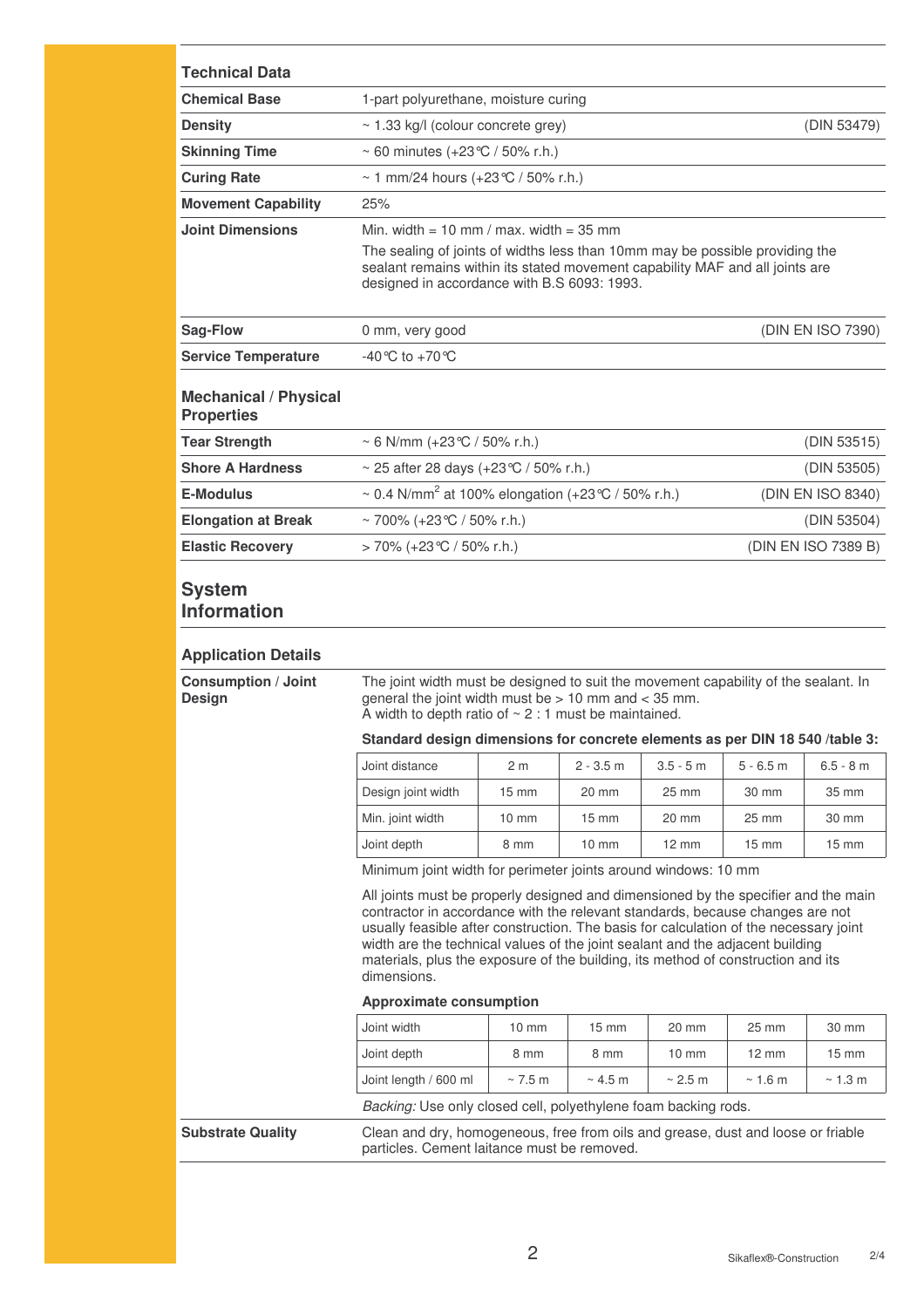| <b>Substrate Preparation /</b><br><b>Priming</b>                | Non porous substrates:<br>E.g. metals, powder coatings etc. have to be cleaned with a fine abrasive pad and<br>Sika <sup>®</sup> Cleaner-205 by using a clean towel / cloth.<br>After a flash off time of at least 15 min, apply Sika® Primer-3 N by using a brush.<br>Before sealing allow a flash off time of at least 15 min. (max. 8 hrs.).<br>For PVC use Sika <sup>®</sup> Primer-215.<br>Before sealing allow a flash off time of at least 15 min. (max. 8 hrs.).<br>Porous substrates:                                                                                                                                                                       |
|-----------------------------------------------------------------|----------------------------------------------------------------------------------------------------------------------------------------------------------------------------------------------------------------------------------------------------------------------------------------------------------------------------------------------------------------------------------------------------------------------------------------------------------------------------------------------------------------------------------------------------------------------------------------------------------------------------------------------------------------------|
|                                                                 | E. g concrete, aerated concrete and cementitious renders, mortars, brick, etc. have<br>to be primed with Sika <sup>®</sup> Primer-3 N by using a brush.<br>Before sealing allow a flash off time of at least 15 min. (max. 8 hrs.).                                                                                                                                                                                                                                                                                                                                                                                                                                  |
|                                                                 | Important note: Primers are only adhesion promoters. They neither substitute for<br>the correct cleaning of the surface nor improve their strength significantly.                                                                                                                                                                                                                                                                                                                                                                                                                                                                                                    |
|                                                                 | Primers improve long term performance of a sealed joint.                                                                                                                                                                                                                                                                                                                                                                                                                                                                                                                                                                                                             |
|                                                                 | For further information refer to the Sika® Primer table.                                                                                                                                                                                                                                                                                                                                                                                                                                                                                                                                                                                                             |
| <b>Application</b><br><b>Conditions /</b><br><b>Limitations</b> |                                                                                                                                                                                                                                                                                                                                                                                                                                                                                                                                                                                                                                                                      |
| <b>Substrate Temperature</b>                                    | +5 °C min. $/ + 40$ °C max.                                                                                                                                                                                                                                                                                                                                                                                                                                                                                                                                                                                                                                          |
| <b>Ambient Temperature</b>                                      | +5 °C min. / +40 °C max.                                                                                                                                                                                                                                                                                                                                                                                                                                                                                                                                                                                                                                             |
| <b>Substrate Moisture</b><br><b>Content</b>                     | Dry                                                                                                                                                                                                                                                                                                                                                                                                                                                                                                                                                                                                                                                                  |
| <b>Application</b><br><b>Instructions</b>                       |                                                                                                                                                                                                                                                                                                                                                                                                                                                                                                                                                                                                                                                                      |
| <b>Application Method /</b>                                     | Sikaflex <sup>®</sup> Construction is supplied ready to use.                                                                                                                                                                                                                                                                                                                                                                                                                                                                                                                                                                                                         |
| <b>Tools</b>                                                    | After suitable joint and substrate preparation, insert Backing Rod to required depth<br>and apply primer if necessary. Insert cartridge into sealant gun and firmly extrude<br>Sikaflex <sup>®</sup> Construction into joint making sure that it is full contact with the side of the<br>joint. Fill the joint, avoiding air entrapment. Sikaflex® Construction must be tooled<br>firmly against joint sides to ensure good adhesion.<br>Masking tape must be used where sharp exact joint lines or exceptionally neat lines<br>are required. Remove the tape whilst the sealant is still soft. Smooth joint with<br>smoothing liquid for a perfect sealant surface. |
| <b>Cleaning of Tools</b>                                        | Clean all tools and application equipment with Sika® Remover-208 / Thinner C<br>immediately after use. Hardened / cured material can only be mechanically<br>removed.                                                                                                                                                                                                                                                                                                                                                                                                                                                                                                |
| Notes on Application /                                          | Elastic sealants may not be over painted.                                                                                                                                                                                                                                                                                                                                                                                                                                                                                                                                                                                                                            |
| <b>Limitations</b>                                              | Compatible coatings may cover the joint sides to max. 1 mm.<br>The compatibility must be tested according to DIN 52 452-2.                                                                                                                                                                                                                                                                                                                                                                                                                                                                                                                                           |
|                                                                 | Colour deviations may occur due to exposure to chemicals, high temperatures, UV-<br>radiation (especially with colour shade white). However a change in colour will not<br>adversely influence the technical performance or the durability of the product.                                                                                                                                                                                                                                                                                                                                                                                                           |
|                                                                 | Before using on natural stone contact our Technical Department.                                                                                                                                                                                                                                                                                                                                                                                                                                                                                                                                                                                                      |
|                                                                 | Do not use Sikaflex® Construction as a glass sealer, on bituminous substrates,<br>natural rubber, EPDM rubber or on building materials which might bleed oils,<br>plastisicers or solvents which could attack the sealant.                                                                                                                                                                                                                                                                                                                                                                                                                                           |
|                                                                 | Do not use Sikaflex <sup>®</sup> Construction to seal swimming pools.                                                                                                                                                                                                                                                                                                                                                                                                                                                                                                                                                                                                |
|                                                                 | Not suitable for joints with water pressure or permanent water immersion.                                                                                                                                                                                                                                                                                                                                                                                                                                                                                                                                                                                            |
|                                                                 | Only use in good ventilated areas                                                                                                                                                                                                                                                                                                                                                                                                                                                                                                                                                                                                                                    |
|                                                                 | The freshly applied sealant has a smell similar to 'Marzipan' until it has fully cured<br>(benzalehyde).                                                                                                                                                                                                                                                                                                                                                                                                                                                                                                                                                             |
| <b>Value Base</b>                                               | All technical data stated in this Product Data Sheet are based on laboratory tests.<br>Actual measured data may vary due to circumstances beyond our control.                                                                                                                                                                                                                                                                                                                                                                                                                                                                                                        |